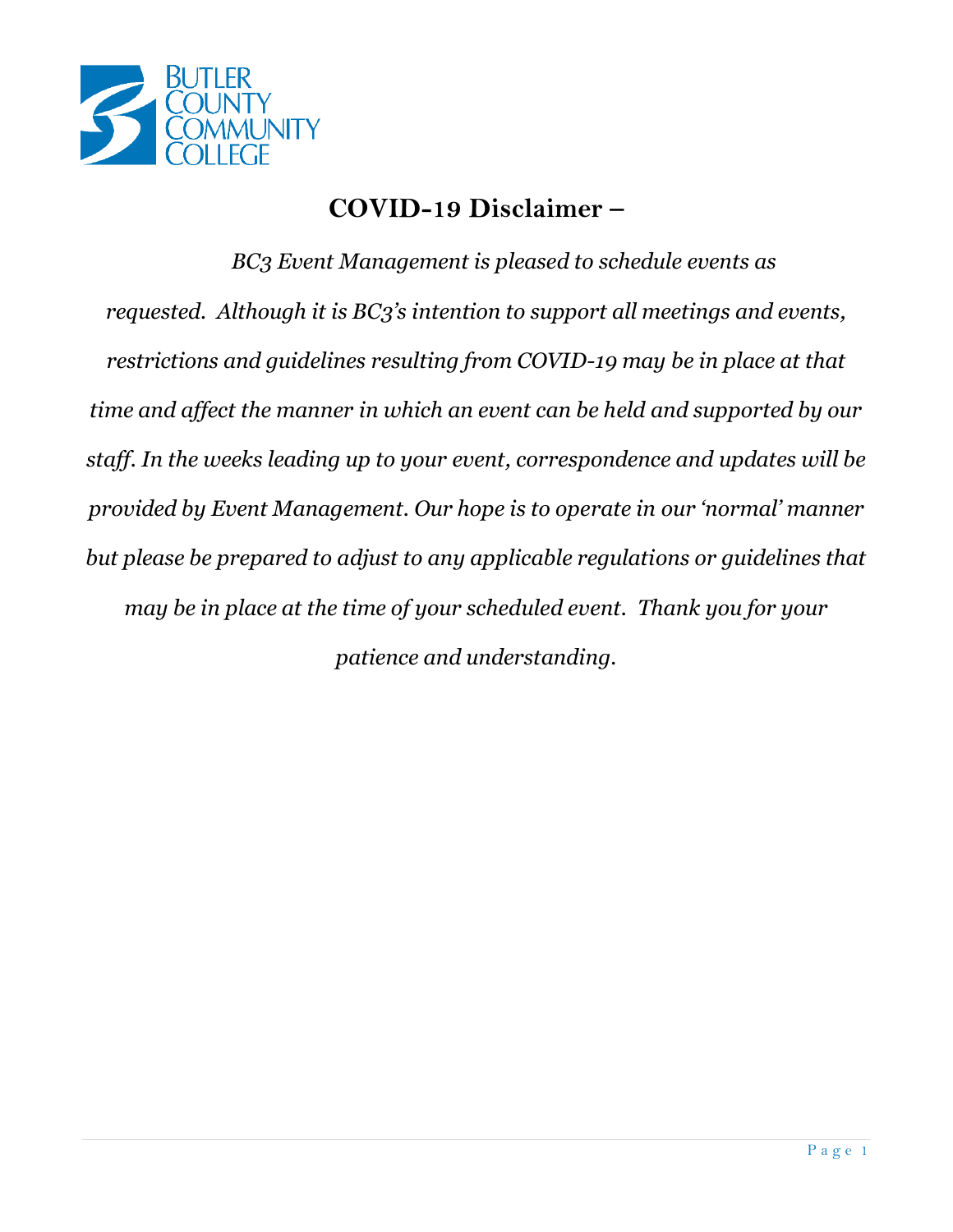

| <b>Contact Information</b>                                                                                                 |                                    |           |                             |                      |  |  |  |  |
|----------------------------------------------------------------------------------------------------------------------------|------------------------------------|-----------|-----------------------------|----------------------|--|--|--|--|
| Contact Name:                                                                                                              |                                    |           |                             |                      |  |  |  |  |
| Contact Number:                                                                                                            |                                    |           |                             |                      |  |  |  |  |
| Organization:                                                                                                              |                                    |           |                             |                      |  |  |  |  |
| Email:                                                                                                                     |                                    |           |                             |                      |  |  |  |  |
| Dates Needed:                                                                                                              |                                    |           |                             |                      |  |  |  |  |
| Time Needed:                                                                                                               |                                    |           |                             |                      |  |  |  |  |
| <b>Estimated Attendance:</b>                                                                                               |                                    |           |                             |                      |  |  |  |  |
| <b>Facility Information</b>                                                                                                |                                    |           |                             |                      |  |  |  |  |
| *To check, double click square and select Checked<br>Check all that apply:                                                 |                                    |           |                             |                      |  |  |  |  |
| Profit                                                                                                                     | Nonprofit                          |           | Public Event                | Private Event        |  |  |  |  |
| Facilities Needed:                                                                                                         |                                    |           |                             |                      |  |  |  |  |
| Founders Hall                                                                                                              | <b>Student Union</b>               |           | Succop Theater              | AK Steel Lobby       |  |  |  |  |
| Field House                                                                                                                | <b>Public Safety</b>               |           | Grounds                     | Classroom            |  |  |  |  |
| <b>Additional Requests:</b><br><b>Registration Table</b><br>Tables & Chairs<br>Custodial                                   | Coffee/Tea Set Up<br>Campus Police |           | Stage<br>AV Set Up<br>Other | Microphone<br>Laptop |  |  |  |  |
| Will your organization be bringing signage to direct your participants to your event location?                             |                                    |           |                             |                      |  |  |  |  |
| Yes                                                                                                                        |                                    |           | No                          |                      |  |  |  |  |
| Will your organization charge admission, or solicit funds in any way at this event?                                        |                                    |           |                             |                      |  |  |  |  |
| $\Box$ Yes                                                                                                                 |                                    | $\Box$ No |                             |                      |  |  |  |  |
| Will food be served? (If yes, provide caterer name and their arrival time in event description)                            |                                    |           |                             |                      |  |  |  |  |
| Yes                                                                                                                        |                                    |           | No                          |                      |  |  |  |  |
| *Not permitted in Theater or Field House. Please coordinate with Event Management Staff before making any<br>arrangements. |                                    |           |                             |                      |  |  |  |  |
| Can BC3 list your event on our Public Calendar of Events?                                                                  |                                    |           |                             |                      |  |  |  |  |
| Yes                                                                                                                        |                                    |           | No                          |                      |  |  |  |  |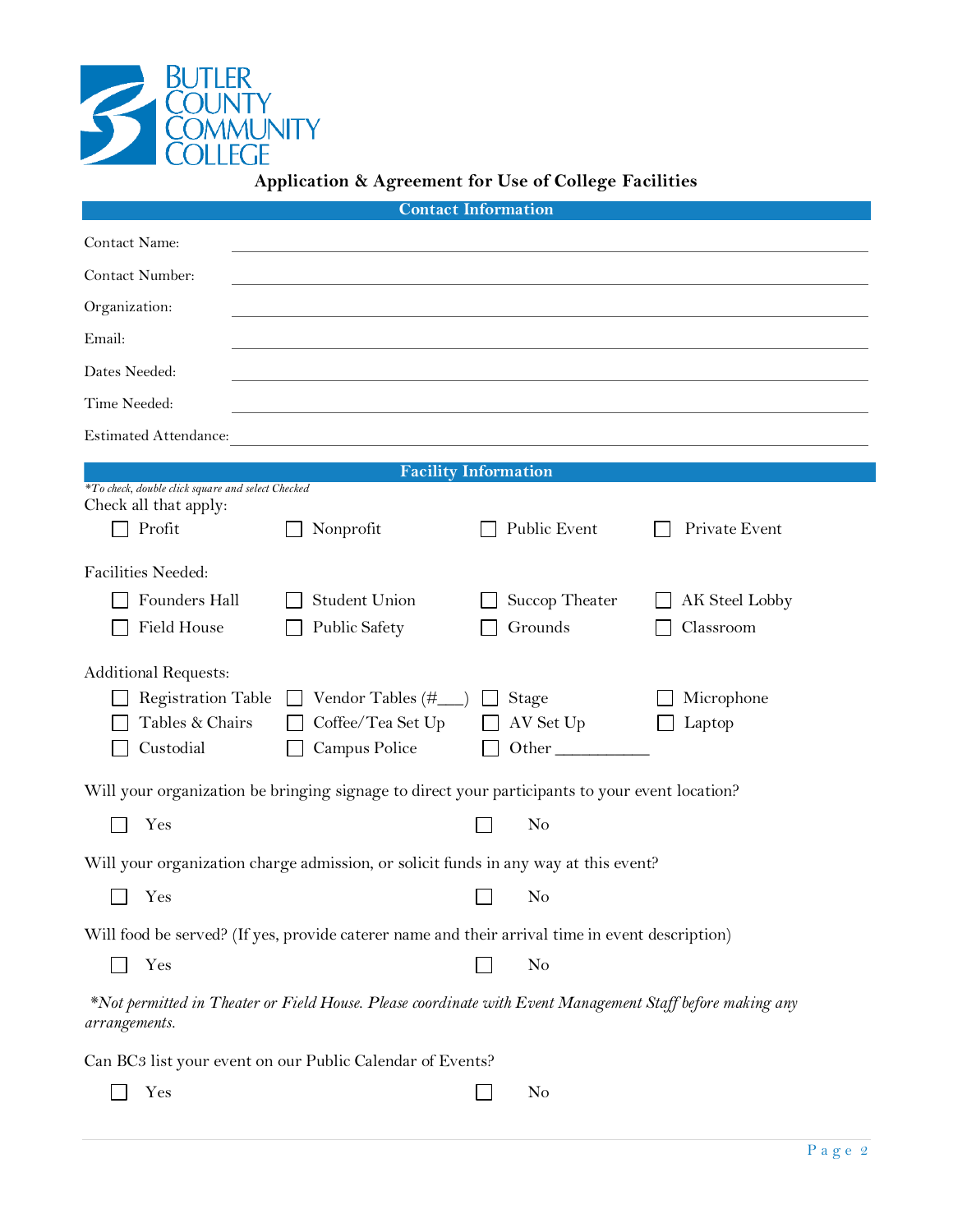

#### **Time Line**

| Date                      |  |  |  |
|---------------------------|--|--|--|
|                           |  |  |  |
|                           |  |  |  |
| <b>Time for Facility</b>  |  |  |  |
| Preparation               |  |  |  |
| <b>Time Doors Open</b>    |  |  |  |
|                           |  |  |  |
| <b>Time Event Ends</b>    |  |  |  |
|                           |  |  |  |
| <b>Time Building/Room</b> |  |  |  |
| is vacated                |  |  |  |

Please provide a brief description of your event (purpose, intended audience, caterer to be used, etc…)

**\*Rental Fees will be determined by the Director of Event Management based upon the facilities used, duration of activity, time of day, campus services available, number of participants, and numerous other factors. Estimates of costs will be calculated and agreed upon before any final application is signed.**

**\*Please read the following procedures changes and updates to the Condition of Agreement to Rent Facilities at Butler County Community College for information about providing Insurance. Insurance is required for event rentals (Section C.)**

**\*BC3 Event Management no longer provides and coordinates catering. If you wish to have your meeting or event catered – all food and beverage items must be individually wrapped or bottled. Refer to the In-Person Event Guidelines.** 

**\*We have a list of preferred caterers that work with the college.** 

- CRH Catering (412) 687-2121 (On-Site Caterer)
- Monroe Hotel (724) 287-5529
- LeFevre's Catering (724) 352-3180
- Fairground Market [\(724\) 865-9523](https://www.google.com/search?ei=vdFwWvm3IILczwL2-rbQAQ&q=fairground+market&oq=fairground+maket&gs_l=psy-ab.1.0.35i39k1j0i13k1l8j0i13i30k1.3116.3275.0.5386.2.2.0.0.0.0.79.149.2.2.0....0...1.1.64.psy-ab..0.2.149...0i22i30k1.0.Zkxna0fS26A)
- Stephen's Kitchen & Catering (formerly Porky's Smokehouse) (724) 586-2924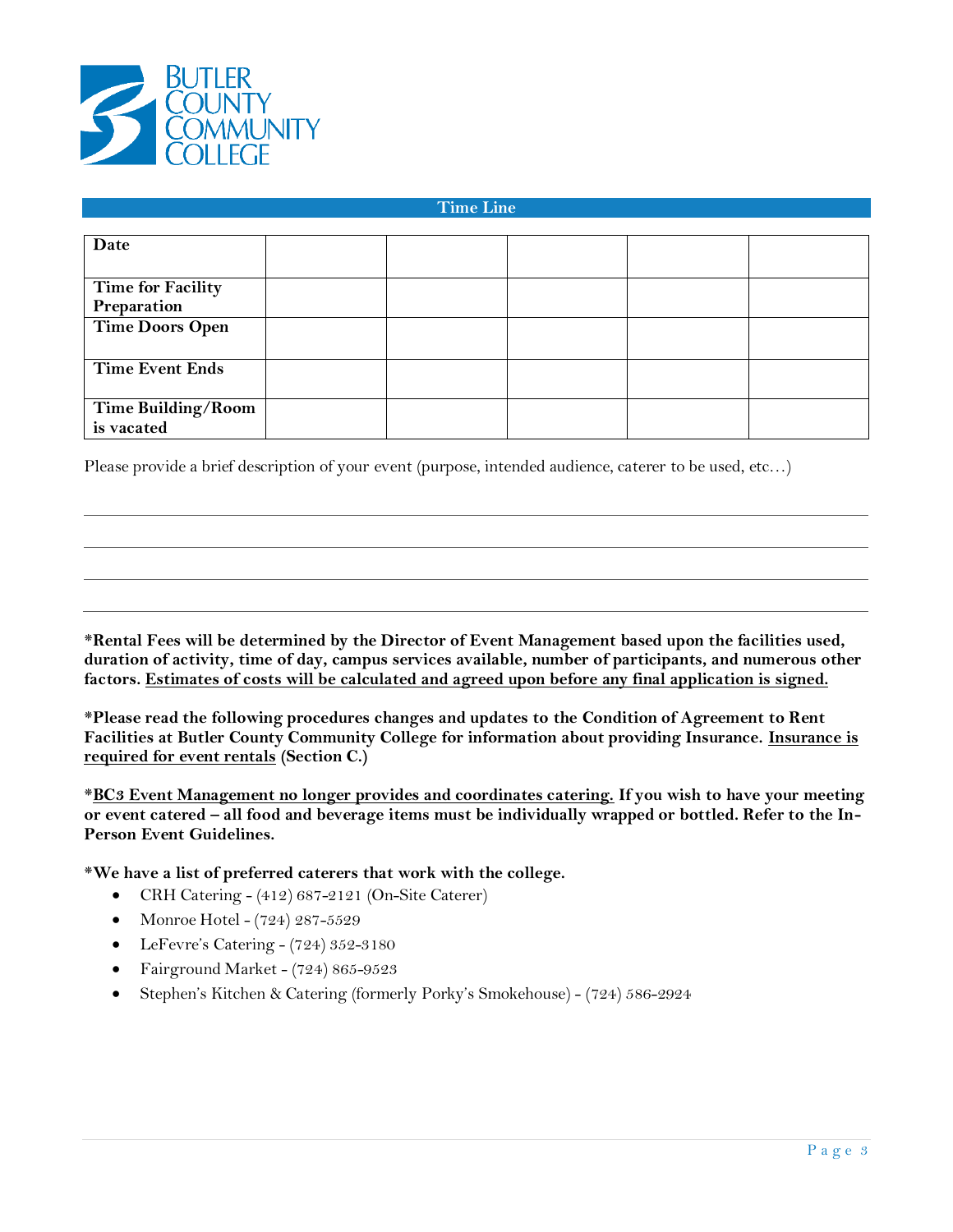

# **Conditions of Agreement to Rent Facilities at Butler County Community College**

Please read carefully before signing:

The College will provide the use of College facilities to external parties when permission has been requested in writing and has been approved according to the following guidelines.

No College facility will be made available for use of external parties if its use would interfere with the use by the College or by a College related event or if its purpose as an organization violates the College's nondiscriminatory policy.

Any use of College facilities shall be in an orderly manner and shall not disturb other persons using College facilities. The applicant shall be responsible for the conduct of persons attending such meeting and for the keeping College property in good condition. The College reserves the rights to reject any or all requests for such use of College facilities and terminate such use at any time upon failure to comply fully with the following regulations.

- A. Scheduling
	- a. External parties may schedule College facilities under the conditions outlined.
	- b. The College reserves the right to cancel this agreement at any time.
	- c. College facilities are to be used only for the specific group and functions stated on this application.
	- d. If the scheduled event is canceled by the requesting party, the College must receive notification not less than fourteen (14) days of event to receive a full refund of any monetary deposits. No refunds will be made within thirteen (13) days of event.
	- e. If the College is closed due to inclement weather or campus emergency, the facility will be canceled and deposit refunded.
- B. Facilities and Equipment Set Up
	- a. All presentation equipment will be under the direct control and supervision of a College employee.
	- b. Rental Parties are required to provide assistance for additional set up of their presentation (Stage, performance, speaker, etc.). Such help will be under the direct supervision of College employee.
	- c. Information of all presentation settings must be provided to Event Management staff 72 hours prior to event.
- C. Parking and Campus Police
	- a. Parking facilities are provided at the College. All BC3 parking regulations shall be observed.
	- b. For large events, additional assistance will be hired to direct parking and will be added to event fees.
	- c. When necessary, participants will be required to show a temporary parking pass visible through the front windshield of their vehicle. With approval from the Director of Campus Police and Security for larger events people, police will be made aware of event so that temporary passes are not necessary.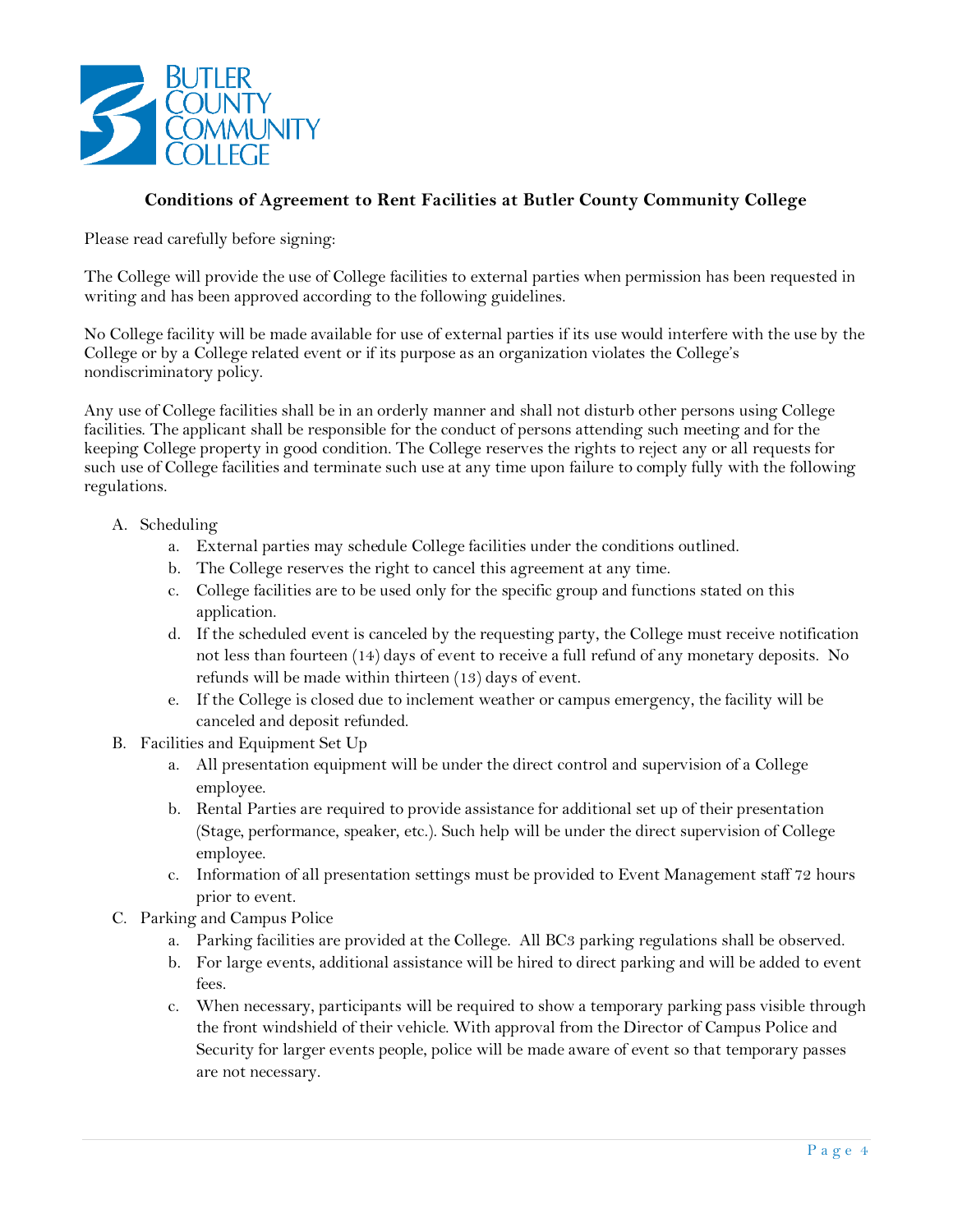

- d. The College reserves the right to provide police protection and coverage whenever groups are using facilities when the College feels necessary. The cost of providing police officers shall be paid by the group requesting use of facilities.
- e. No other security will be hired or arranged for an event on College property unless expressly permitted by, and under the authority of, the Director of Campus Police and Security.
- D. Conditions of Use
	- a. Priority of Use (in order from highest to lowest):
		- i. Instruction credit
		- ii. Instruction non-credit
		- iii. College sponsored events
			- 1. Student groups, alumni groups, internal staff
		- iv. External parties from the community
	- b. There will be a College representative on duty at all times when College facilities are in use.
	- c. Conduct detrimental to the public interest or abuse of BC3 facilities are not permitted. It shall be the duty of the organization sponsor to enforce this regulation
	- d. It is the responsibility of the sponsoring organization to leave the premises clean and in good repair. Any damage, litter, or ill-conduct will result in additional charges as determined by College staff.
	- e. The signed sponsor will be responsible for conduct and responsible use of equipment and facilities.
	- f. If an admissions fee is to be charged by any applicant, the application shall so say.
	- g. No smoking, all tobacco and tobacco-related products, including, electronic cigarettes, alcohol, weapons, or illegal drugs are permitted on any College property. This includes all areas inside and outside.
	- h. Gambling, the use of alcoholic beverages without authorization, the illegal use of controlled substances and the unauthorized possession or use of lethal weapons in the building or on the grounds are absolutely prohibited.
	- i. No food or beverages are permitted inside the Succop Theater or Field House.
- E. Rental Fees
	- a. The Director of Special Events and Grants shall establish and maintain a schedule of charges for the use of College Facilities. The fee schedule will be reviewed and established by the President's Cabinet.
	- b. Rent is charged for all non-College groups according to fees established by the Event Management Department. The Administration reserves the right to modify fees at its discretion without prior notice.
	- c. Rental fees cover facilities, utilities, and personnel provided by the College during normal operating hours.
	- d. The College President, or designee, shall develop procedures for granting any waiver of fees when waiver is in the best interest of the College.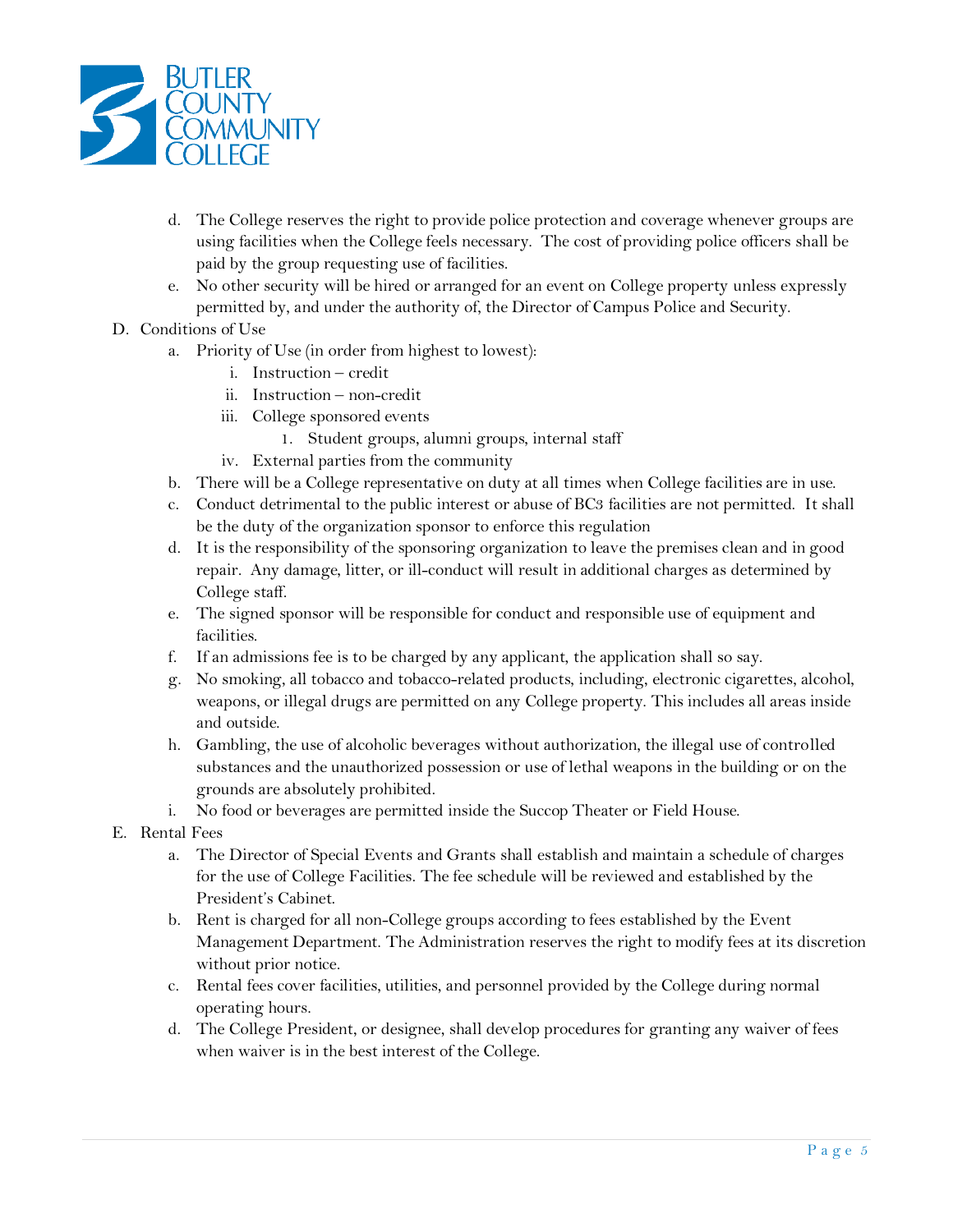

## F. Facility Rental Schedule of Cost

- a. Facility
	- Classroom \$75.00 125.00
	- Computer Lab \$125.00
	- Specialized Classroom \$125.00
	- Founders Hall \$600.00
	- Student Union \$125.00
	- Succop Theater \$600.00
	- AK Steel Lobby \$125.00
	- Field House \$50/hour
	- Grounds\* Subject to request
- b. Fees quoted above include standard set up charges. Any additional charges will be identified prior to completion of the facility reservation agreement.
- c. All groups are responsible for paying all special service charges as may be required. These costs may include any or all of the following if service is required outside the regularly scheduled operating hours of the College:
	- AV Tech Support \$20/hour
	- Custodial Support \$30/hour
	- **Maintenance Support \$40/hour**
	- Campus Police \$30/hour
- G. Additional fees will be charged for special equipment, and any damage after the event.

#### H. Food Service

- a. Renters are responsible for coordinating their own catering services.
- b. If using catering services, coordinate times that caterers will arrive on BC3 campus.
- c. Please use one of the College's preferred catering providers;
	- i. CRH Catering (412) 687-2121 (On-site Caterer)
	- ii. Fairground Market [\(724\) 865-9523](https://www.google.com/search?ei=vdFwWvm3IILczwL2-rbQAQ&q=fairground+market&oq=fairground+maket&gs_l=psy-ab.1.0.35i39k1j0i13k1l8j0i13i30k1.3116.3275.0.5386.2.2.0.0.0.0.79.149.2.2.0....0...1.1.64.psy-ab..0.2.149...0i22i30k1.0.Zkxna0fS26A)
	- iii. Monroe Hotel (724) 287-5529
	- iv. LeFevre's Catering (724) 352-3180
- I. Insurance
	- a. All external groups to the College must provide a bodily injury liability insurance with minimal amounts of \$1,000,000/person, \$3,000,000/accident, and damage liability of \$1,000,000.
	- b. A certificate of insurance must be attached to this form. No request will be fully processed or approved until proof of insurance is received.
	- c. Proof of insurance is required for all external groups. No commitment to facility reservation will be honored until such proof is submitted.
- J. Release and Indemnification
	- a. By executing this agreement, applicant does hereby agree to release and discharge Butler County Community College, its trustees, officers, agents, and employees from any suit, claim, or cause of action arising from applicant's use of the College facilities. The undersigned further agrees that the Sponsor shall indemnify and save Butler County Community College harmless from any suit, claim, or cause of action, including attorney's fees incurred by Butler County Community College in the defense of any claim arising from the applicant's use of College facilities.